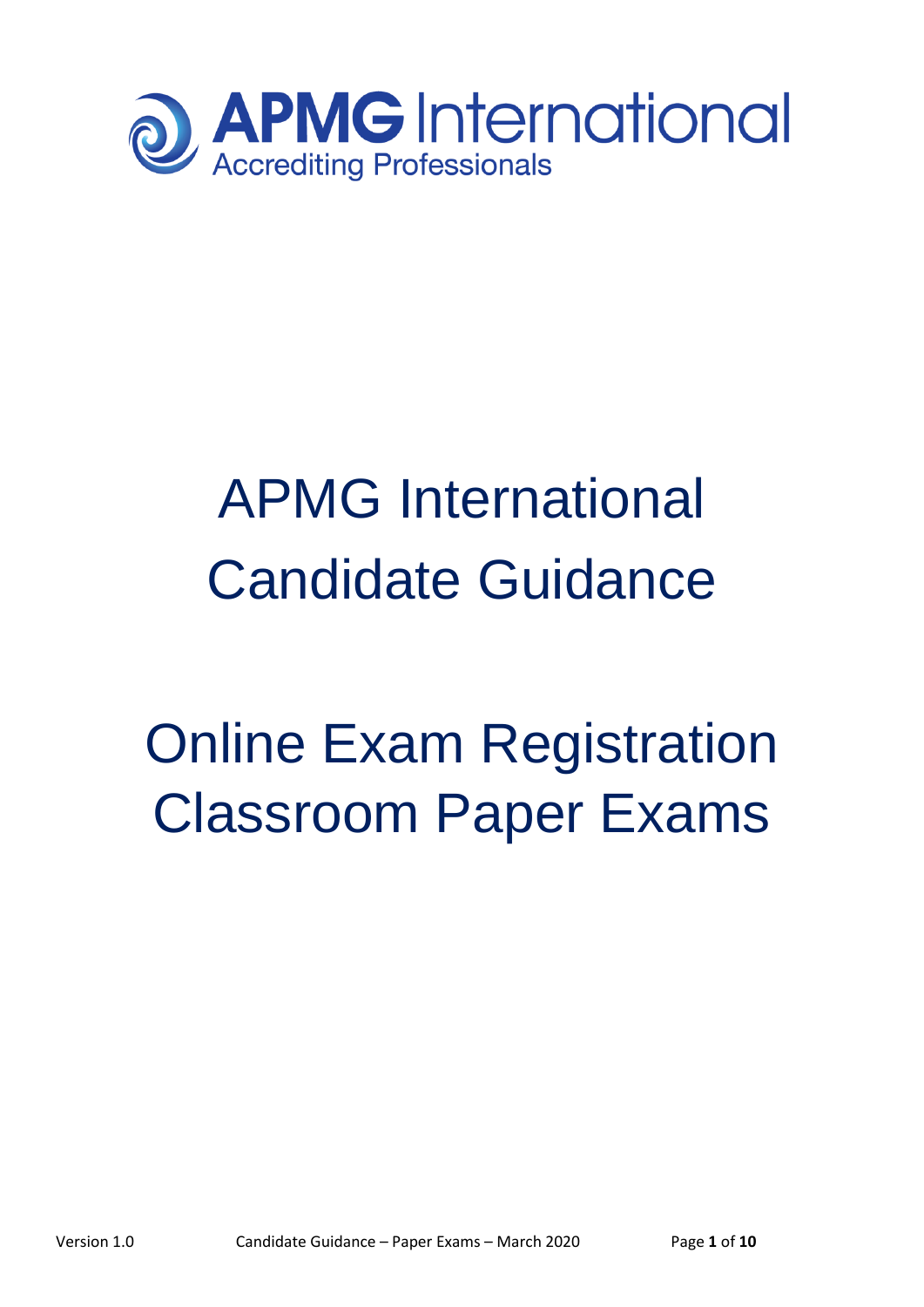## **Overview**

These instructions are relevant to candidates who have been booked to take an APMG International **Paper Exam** through their training provider.

For all exams taken through APMG International you first have to create an account on the APMG International Candidate Portal and then register for the actual exam session/s prior to the exam/s being sat.

Your exam results, electronic certificates and digital badges will also be published on your Candidate Portal account for all exams taken through APMG International. Please ensure to consistently use the same email address for all exams booked with APMG International, preferably a private email address that will remain valid in case you change jobs in the future.

*Please be advised that APMG International cannot release exam results and certificates until all necessary information has been provided by the candidate. If any information is missing, your exam results will go on hold.* 

This document describes the process and steps required to create an account on the APMG International Candidate Portal and how to register for your Paper Exam.

APMG International's contact information is provided at the end of this document in case you have questions or need any support.

## **Candidate Registration Process**

Once your exam has been booked and confirmed by your training organisation you will be sent a registration email from **APMG Support [Donotreply@apmg-international.com](mailto:Donotreply@apmg-international.com)**

**NOTE**: If you did not receive the registration email, please ensure you have checked your junk email or spam folder.

To resend the registration email, please navigate to the following website

[https://candidateportal.apmg-international.com](https://candidateportal.apmg-international.com/)

enter your email address that was used by your training organisation for booking your exam and click "Send a Link". This will re-send the registration email to you. Once you receive the registration email, click the link contained in it to register on the APMG Candidate Portal.

#### **Should you not receive the registration email at all, please contact our support team using**

the chat option on the Candidate Portal or call us at:

UK - **01494 452 450** US - **1-855-773-3403** CAN - **1-855-898-0575** Aus - **1800 170 920**

From all other countries dial **+44 (0) 1494 452 450.**

Press option 3 for technical assistance.

Our Technical Helpdesk is available 24 hours a day, 7 days a week, and 365 days a year.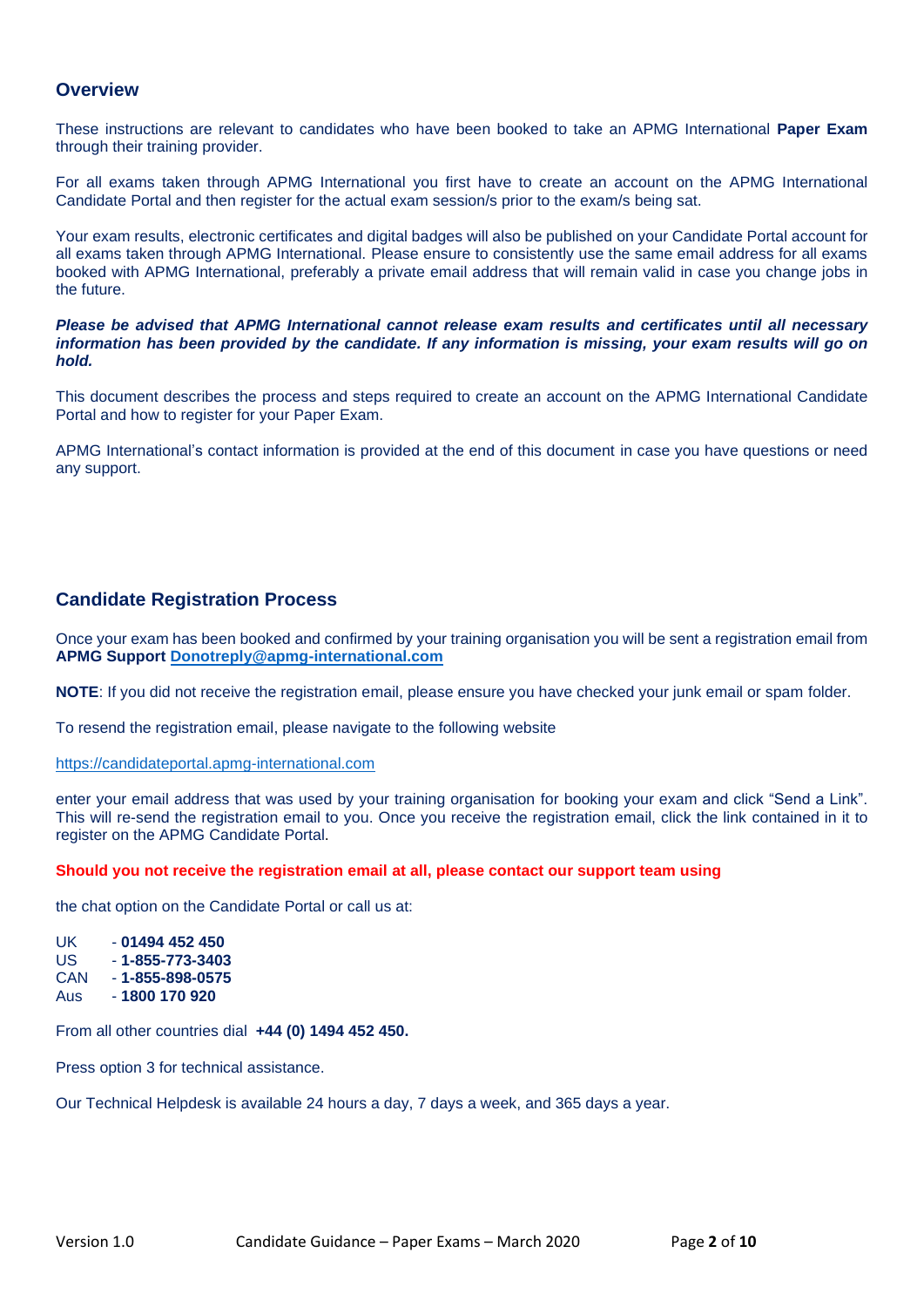To **get started** click the link in the email you received and create an account on the APMG International Candidate Portal as requested. Returning candidates do not need to create a new account, they can log back into their existing account if the new exam has been booked under the same email address as previous exams. However, returning candidates also have to register for any new exam session.

 $\overline{\phantom{0}}$ 

| <b>Q APMG</b> International                                                                                                                            |                                                                                                     |  |
|--------------------------------------------------------------------------------------------------------------------------------------------------------|-----------------------------------------------------------------------------------------------------|--|
|                                                                                                                                                        | <b>Exam registration required</b>                                                                   |  |
| Hello Candidate.                                                                                                                                       |                                                                                                     |  |
| You have been booked to take an exam with APMG International.                                                                                          |                                                                                                     |  |
| Approved Organisation:                                                                                                                                 | <b>APMG Benelux</b>                                                                                 |  |
| Booking Ref:                                                                                                                                           | <b>UATTEST-PRAXIS-20092019</b>                                                                      |  |
| $Exam(s)$ :                                                                                                                                            | Praxis (1) Foundation                                                                               |  |
| Please follow these steps:                                                                                                                             |                                                                                                     |  |
| 1. Create an account / Login<br>2. Register for your exam<br>3. After your exam, view your results and feedback once released.                         | To get started, click here                                                                          |  |
| Regards<br><b>APMG</b> International                                                                                                                   | If you have cancelled this examination, you can stop the registration emails by clicking here.      |  |
|                                                                                                                                                        | If you require immediate assistance, please contact us on any one of the following support numbers: |  |
| UK: 01494 452 450<br>US: 1-855-773-3403<br>AU: 1800 170 920<br>CA: 1-855-898-0575<br>BR: +55 11 3172 5558<br>All Other Countries: +44 (0) 1494 452 450 |                                                                                                     |  |
|                                                                                                                                                        | For any non-urgent queries you can email help@apmg-international.com                                |  |
|                                                                                                                                                        | <b>APMG International</b><br>www.apmg-international.com                                             |  |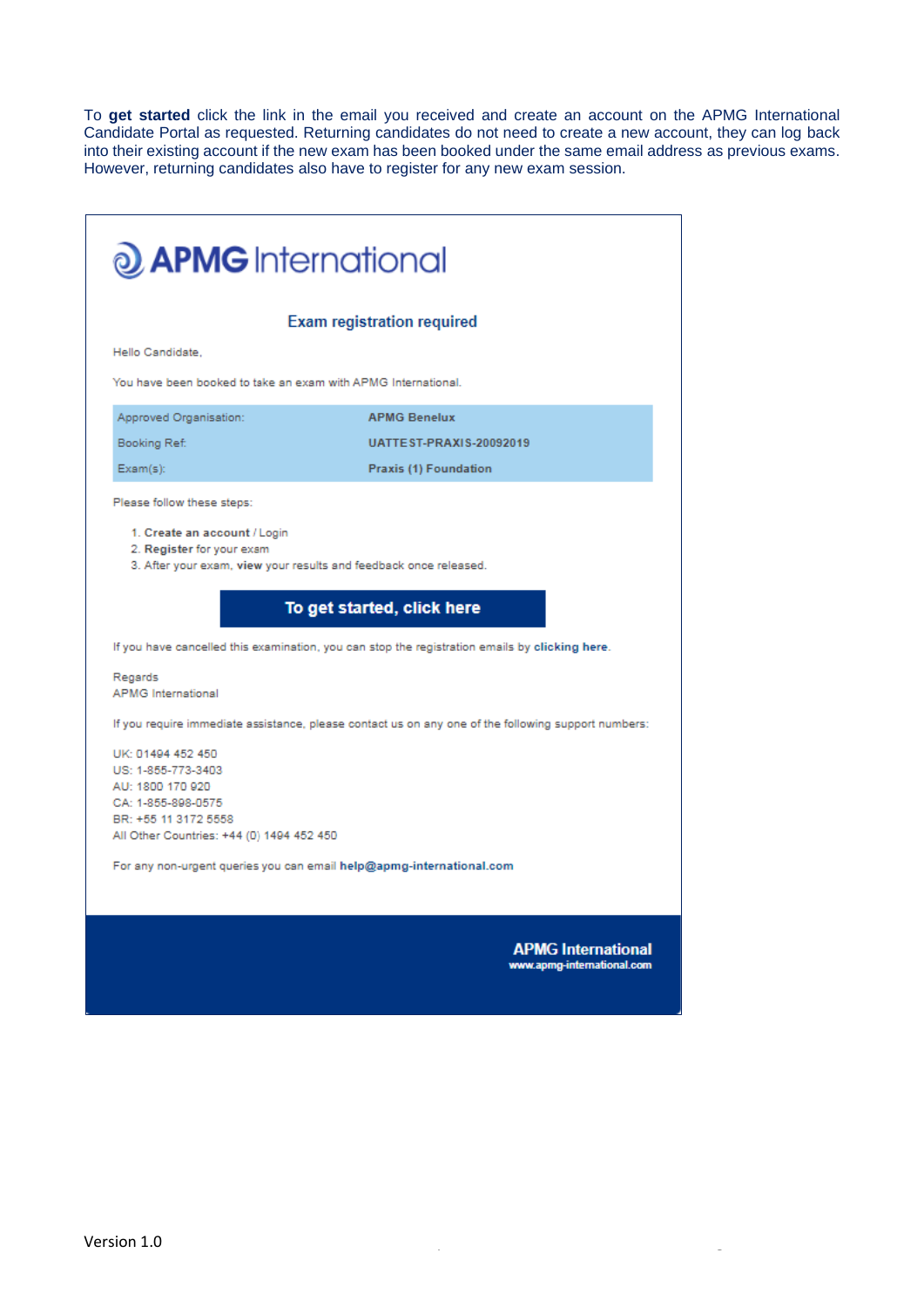**Create an account** by entering a password, memorable date and memorable word or pin, then confirm by clicking the "Create your account with the Portal" button.

| <b>J APMG</b> International |                                                                     |                   |        |                                                                                                   |              |
|-----------------------------|---------------------------------------------------------------------|-------------------|--------|---------------------------------------------------------------------------------------------------|--------------|
| <del>A</del> Exams          |                                                                     |                   | Log In | <b>Contact APMG</b>                                                                               | gi English - |
|                             |                                                                     |                   |        |                                                                                                   |              |
|                             | Create an account to enter your Portal                              | $\bullet$ Help    |        |                                                                                                   |              |
| Email                       | apmgub29+CANDIDATE-TEST@gma                                         | <b>us</b>         |        | If you are having trouble accessing this portal<br>or with any other online issue, please contact |              |
|                             | Welcome, just a few questions to create your account on the portal  |                   |        |                                                                                                   |              |
| Password                    |                                                                     | <b>6</b> Remember |        | If you are using a public computer, please<br>remember to logout from any portals you have        |              |
| Confirm $\star$             |                                                                     | used              |        |                                                                                                   |              |
|                             | Should you need to contact us, we use the following to identify you |                   |        |                                                                                                   |              |
| Memorable date *            | 萹                                                                   |                   |        |                                                                                                   |              |
| Memorable word *<br>or pin  |                                                                     |                   |        |                                                                                                   |              |
|                             | Create your account with the Portal                                 |                   |        |                                                                                                   |              |

| Create an account to enter your Portal |                                                                     |  |
|----------------------------------------|---------------------------------------------------------------------|--|
| Email                                  | apmgub29+CANDIDATE-TEST@gma                                         |  |
|                                        | Welcome, just a few questions to create your account on the portal  |  |
| Password                               |                                                                     |  |
| Confirm $\star$                        |                                                                     |  |
|                                        | Should you need to contact us, we use the following to identify you |  |
| Memorable date *                       | 3 Aug 2034<br>ililil                                                |  |
| Memorable word *<br>or pin             | 8957                                                                |  |
|                                        | Create your account with the Portal                                 |  |

**APMG will use the memorable date and memorable word or pin to identify you should you need to contact us, so please make sure to keep that data in mind!**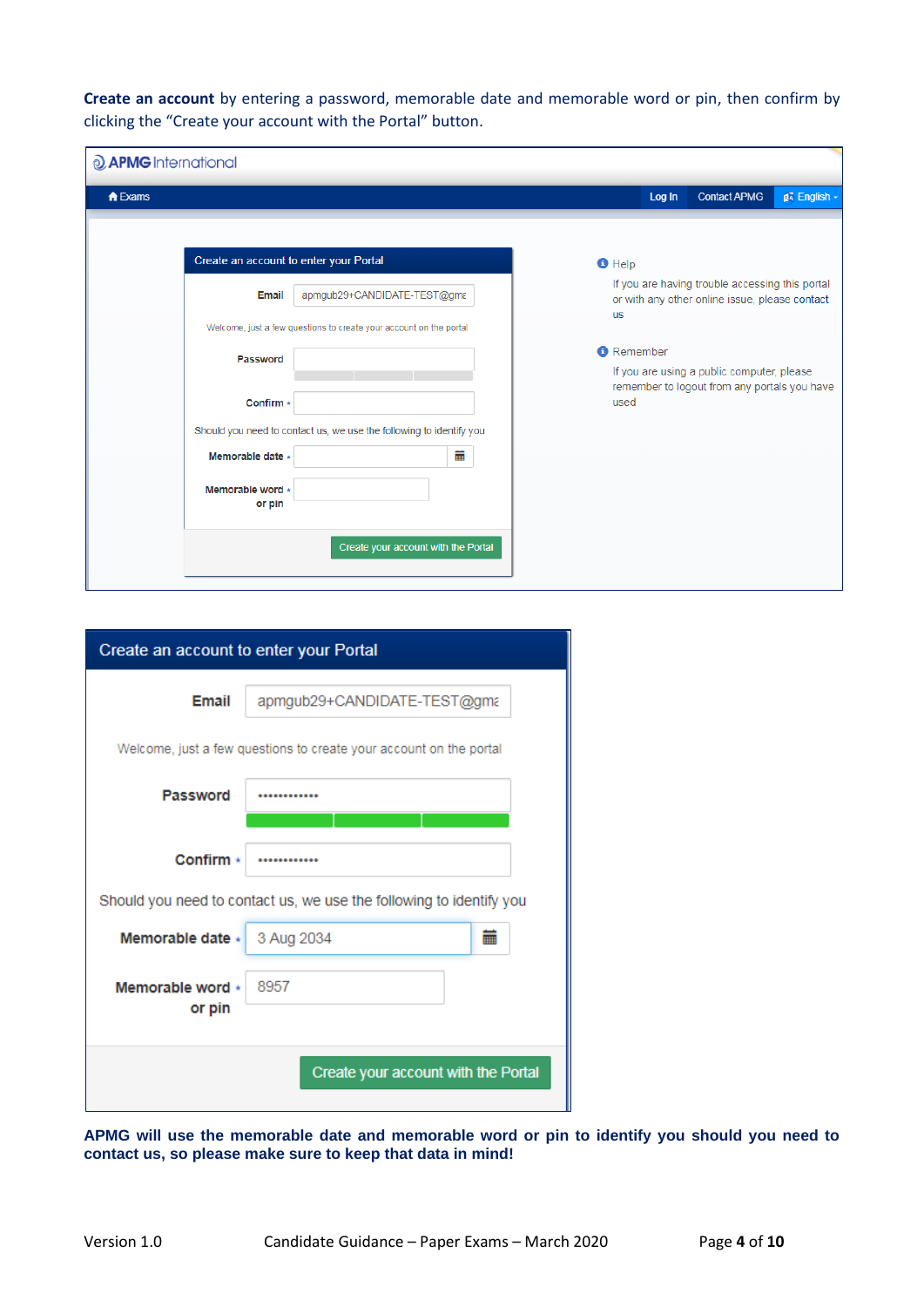Once your account has been created you will be sent an email to confirm that your APMG Candidate Portal account has been created. Please check your junk email or spam folder if necessary.

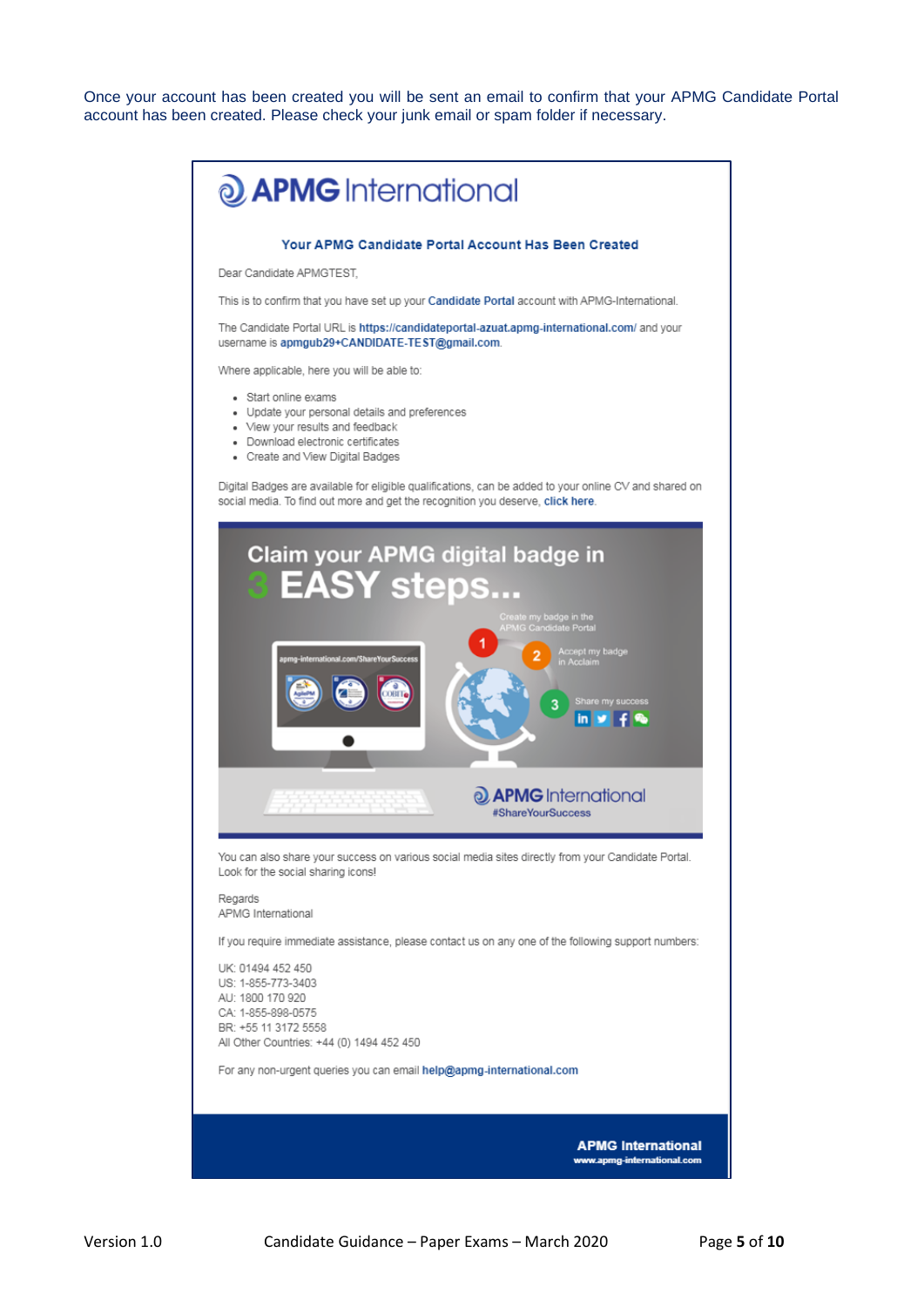Next, you will be taken through a **4-step exam registration process** as outlined below. This will need to be completed for any exam taken with APMG International, however your registration information is saved for future reference. Mandatory fields are marked with an asterisk and will be highlighted in red if you try to skip them.

Registering means you are signing up to take the specific exam/s booked for you and agree to the applicable terms and conditions for the examination and the examiner.

If you have been booked for multiple exams by your training organisation, you can complete the registration for all exam sessions in one go.

| <del>A</del> Exams<br><b>*</b> Badges |                                 |                                                                                                                                                                                                      | Candidate | <b>Contact APMG</b> | ■ English - |
|---------------------------------------|---------------------------------|------------------------------------------------------------------------------------------------------------------------------------------------------------------------------------------------------|-----------|---------------------|-------------|
|                                       |                                 |                                                                                                                                                                                                      |           |                     |             |
|                                       | Exam Registration - Step 1 of 4 |                                                                                                                                                                                                      |           |                     |             |
|                                       | <b>Personal Details</b>         |                                                                                                                                                                                                      |           |                     |             |
|                                       | examination.                    | Please note that the Scheme Owner has mandated these fields for all candidates sitting these<br>examinations. If this information is not provided, APMG will be unable to release the results of the |           |                     |             |
|                                       | <b>Title</b>                    |                                                                                                                                                                                                      |           |                     |             |
|                                       | First Name *                    | Candidate                                                                                                                                                                                            |           |                     |             |
|                                       | <b>Middle Name</b>              |                                                                                                                                                                                                      |           |                     |             |
|                                       | Last Name *                     | <b>APMGTEST</b>                                                                                                                                                                                      |           |                     |             |
|                                       | Email *                         | apmgub29+CANDIDATE-TEST@gmail.com                                                                                                                                                                    |           |                     |             |
|                                       | Telephone Number *              |                                                                                                                                                                                                      |           |                     |             |
|                                       |                                 |                                                                                                                                                                                                      |           |                     |             |
|                                       |                                 |                                                                                                                                                                                                      |           | <b>Next</b>         |             |

**Please ensure to add any academic titles that you would like to be printed on your certificate into the field "First Name" or "Last Name", e.g. Professor, Dr., etc.**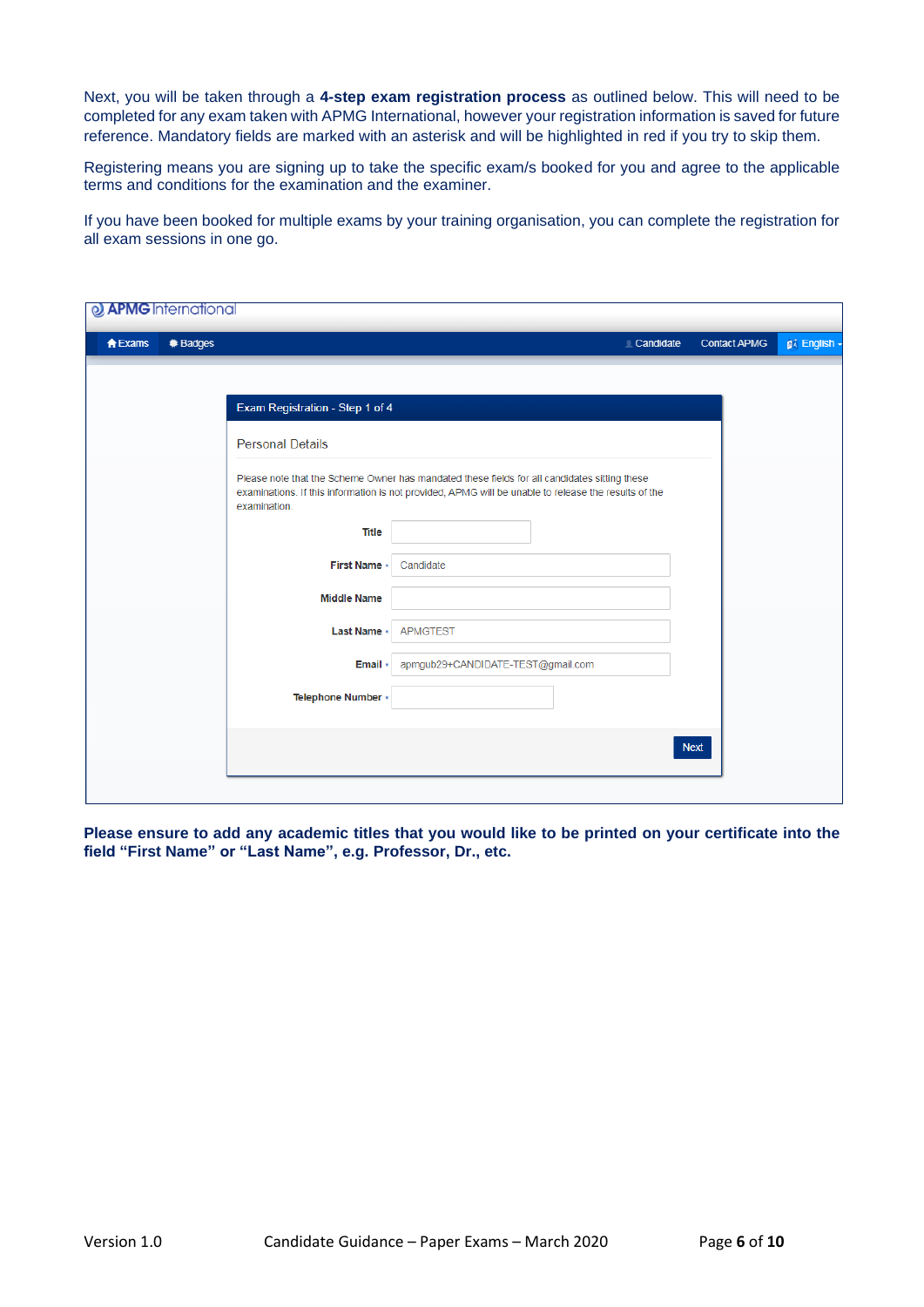| Exam Registration - Step 2 of 4                                                  |                         |
|----------------------------------------------------------------------------------|-------------------------|
| <b>Address Details</b>                                                           |                         |
| Country *<br><b>Netherlands</b>                                                  | ▼                       |
| house name, street or postcode                                                   | lookup                  |
| Address If business address, please enter full company name in<br>address line 1 |                         |
| APMG-Benelux<br>×                                                                | clear                   |
| Huizermaatweg 29                                                                 |                         |
|                                                                                  |                         |
| Town/City *<br>Huizen                                                            |                         |
| County/State                                                                     |                         |
| Postcode/Zip *<br>1273 NA                                                        |                         |
|                                                                                  | Previous<br><b>Next</b> |

**If your training organisation has arranged with APMG to send paper certificates directly to candidates, we will use the address you indicate as delivery address for your certificate.** 

**Please ensure to add your company name in case you enter your company address in the address details.**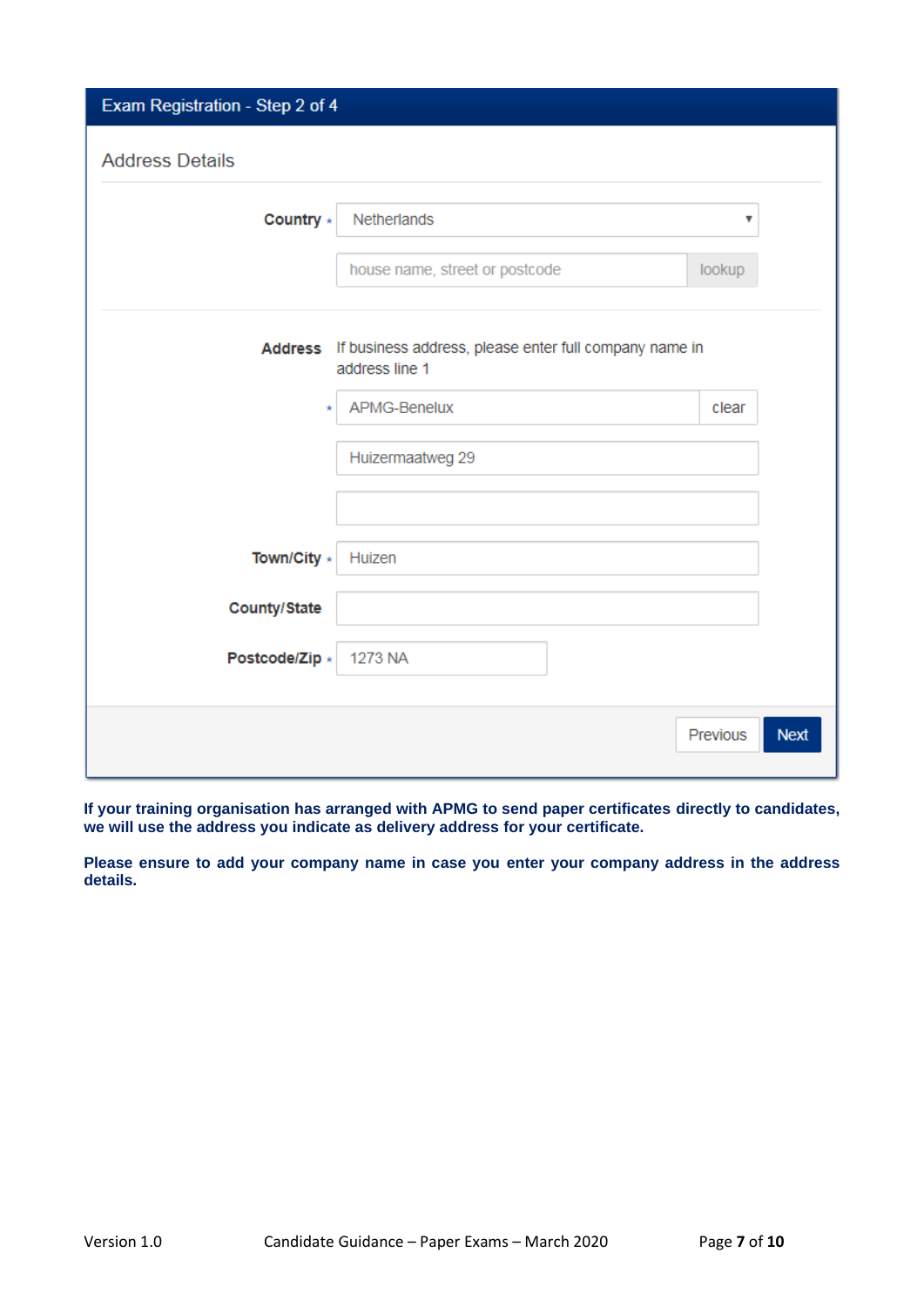| Exam Registration - Step 3 of 4 |                                                                                                                                                                                               |             |
|---------------------------------|-----------------------------------------------------------------------------------------------------------------------------------------------------------------------------------------------|-------------|
| Employer                        |                                                                                                                                                                                               |             |
| <b>Employer</b>                 | <b>APMG International</b>                                                                                                                                                                     |             |
| Industry                        |                                                                                                                                                                                               |             |
|                                 | APMG monitor the take up and promotion of this product within our industry and for our internal use, it would<br>be very helpful if you could confirm the sector in which you currently work. |             |
| Industry Sector *               | Education<br>v                                                                                                                                                                                |             |
| Preferences                     |                                                                                                                                                                                               |             |
| Method of contact ∗             | Email<br>v                                                                                                                                                                                    |             |
|                                 | Please note that APMG's preference will be to contact you via<br>email for any issues or updates to your examination.                                                                         |             |
|                                 | Name on certificate * © Last Name / First Name / Middle Name                                                                                                                                  |             |
|                                 | First Name / Middle Name / Last Name                                                                                                                                                          |             |
|                                 | C Last Name / Middle Name / First Name                                                                                                                                                        |             |
|                                 | Previous                                                                                                                                                                                      | <b>Next</b> |

**The option "Name on certificate" controls how your details will appear on your certificate.**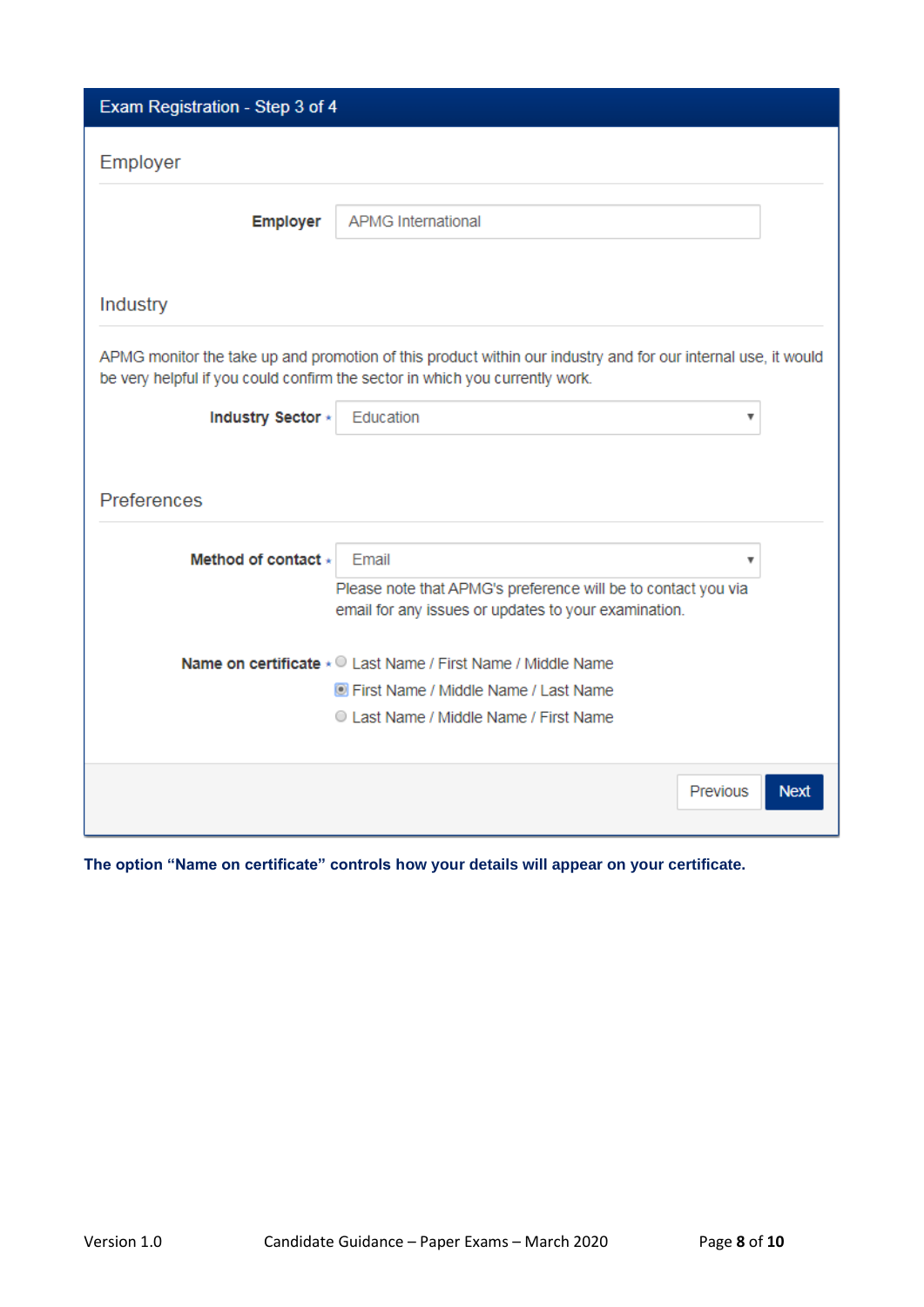|  |  | Exam Registration - Step 4 of 4 |  |  |
|--|--|---------------------------------|--|--|
|--|--|---------------------------------|--|--|

#### Confirmation of Successful Candidate Register Preference

If you do want your name to be included on the online Successful Candidate Register (SCR) please place a tick in the box below.

> I do want my results included on the online successful candidate register

#### **Data Protection Statement**

APMG run examinations on behalf of other organisations who hold the IP and have overall control of the examination scheme - known as the 'Scheme Owner'. Please note that APMG are obliged to provide information to the Scheme Owner on request so they may also hold records of the candidates who have passed their examinations.

APMG will never pass your information on to any other 3rd party or marketing organisations, apart from the relevant Scheme Owner or Proctor/Invigilator service.

APMG will only contact you with regards to the examination(s) that you have taken with us unless you give permission as per the indications below.

In some instances, the Scheme Owners and APMG would like to use this information to contact you with regards to offers or updates they believe will be of use to you. If you do wish to be contacted about anything other than the exam, please tick the box(es) below.

- I have read and agree to the terms within the Data Protection Statement
- I do wish to be contacted by APMG with offers or updates other than to do with the examination(s) taken
- I do wish to be contacted by the Scheme Owner with offers or updates other than to do with the examination(s) taken

#### Declaration

I apply today to sit the examination(s) listed below for which I have booked and for the associated certification(s) upon achieving a pass in a relevant examination.

• Praxis (1) Foundation

I confirm that I will comply with the Terms and Conditions of certification as summarised with this form and shown in full on the APMG website or as requested from my invigilator.

I confirm that the information I have given on this form is correct and that I understand and agree to the use of my personal details described within the criteria for certification.

| Name $\star$ | (your full name)                                    |          |                              |
|--------------|-----------------------------------------------------|----------|------------------------------|
| Date $\star$ | (todays date)                                       | 盖        |                              |
|              | I have read and agree with the Terms and conditions |          |                              |
|              |                                                     |          |                              |
|              |                                                     | Previous | <b>Complete Registration</b> |
|              |                                                     |          |                              |

Finish the registration process by clicking on the button **"Complete Registration"**.